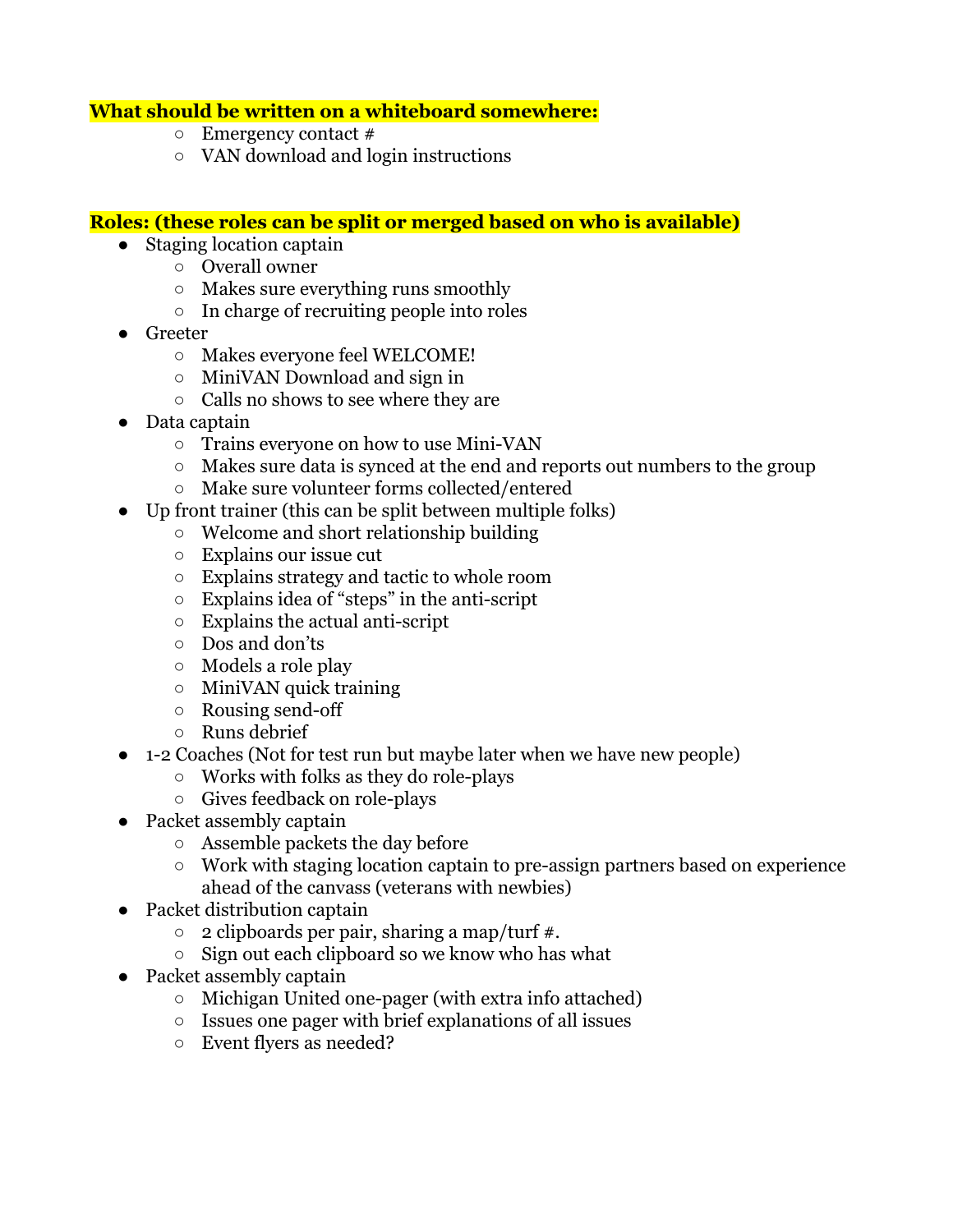- Volunteer sign-up sheet
- $\circ$  Map with turf #
- $\circ$  Paper copy of anti-script (with emergency #)
- Bottled water
- Pen
- Canvassers: newbies paired with veterans

Roles that could potentially exist:

- Comfort/After Party Captain
	- Plan a party/BBQ or whatever fun activity after the canvass
- Fundraising captain
	- Make a \$\$ pitch at the end of the canvass
- Social media captain
	- Make FB event page
	- Create hashtags for the canvass
- Recommit captain
	- At the end of the canvass, signs people up for next week or a whole season of canvassing
- Phones captain?
	- Leads simultaneous phone bank
- Orientation recruiter
	- See new faces? Recruit them to the next movement politics committee orientation.
- Room set-up captain

## **Questions that should appear in MiniVAN:**

- Issue ID (check all that apply): Let's throw them all into MiniVAN. Canvassers can decide which issues they want to incorporate into their conversations.
	- School suspensions/school to prison pipeline
	- Fair Chance 4 All
	- Overall criminal justice reform
	- Climate, clean air and water
	- Predatory lending reform
	- Redistricting
	- Affordable childcare and early childhood education
	- Affordable eldercare
	- Immigration reform and immigrants' rights
- Would you like to volunteer? Strong Yes/ Weak Yes /No
- Will you vote on August ? Y/N/M

# **Checklist of things to include in Packet:**

- Stack of flyers (MU one pager or event flyer)
- Volunteer sign-up form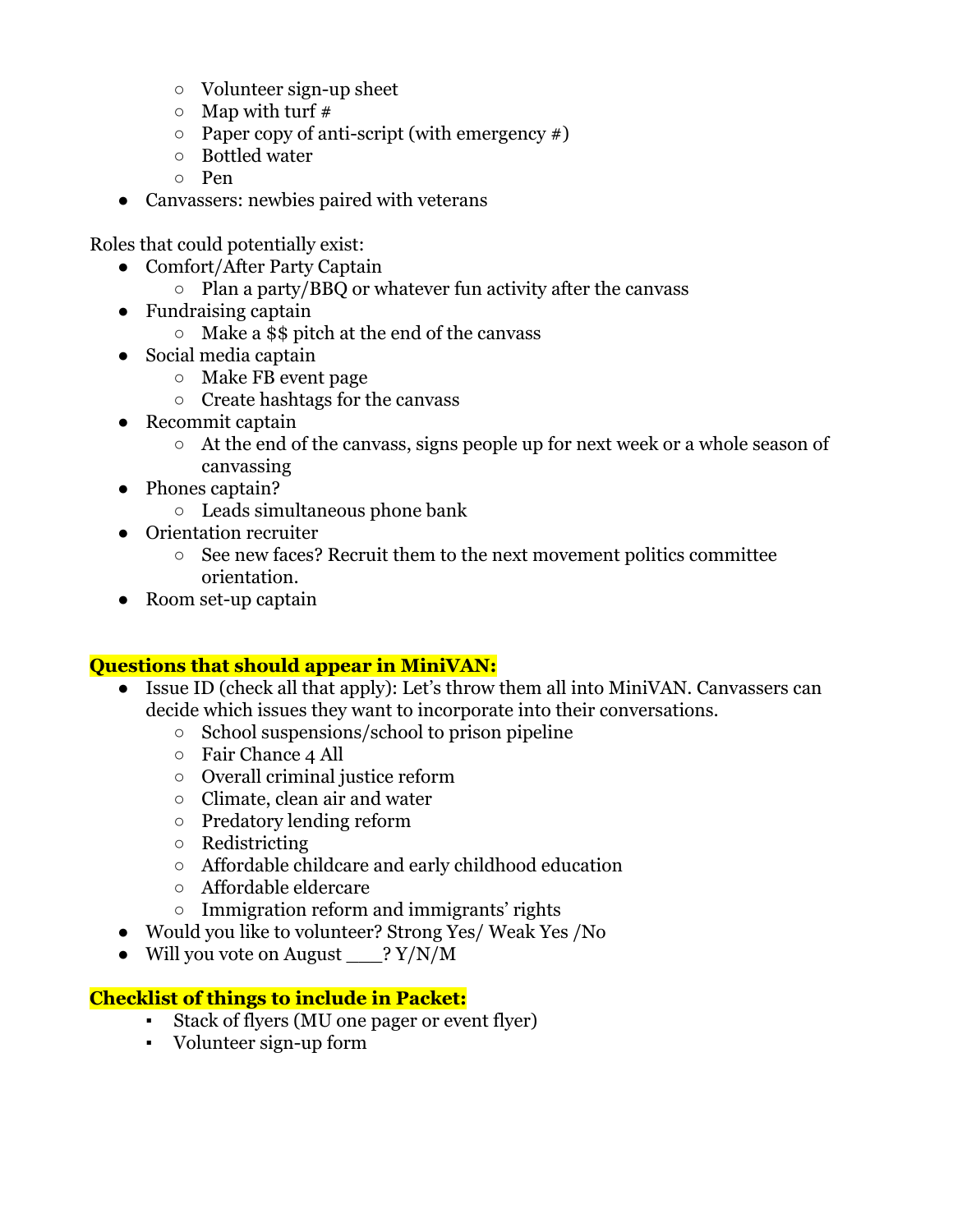- Paper copy of anti-script (Include emergency number of person staying in office)
- Map with turf number (would it be easier to just post this on a whiteboard or do we want people to have it with them?)
- Issue FAQ or detailed policy one pager (if one exists)
- Voter registration form
- Bottled water
- Pen

## **Canvass Training Outline**

#### 1. **SIGN IN /Download MiniVAN - Best to have posted instructions**

- $\circ$  Greeter in charge of sign in and MiniVAN download
- Packet distribution captain hands out packets

## **2. OPENING (3 min)**

## ○ **THANK THEM!**

- **▪** Before we start the training I want to say **thank you for coming, for giving your time to this canvass**.
- **▪ It is exciting** and we could not do it without all of you. **Thank you**. **Trainer intros self**—name, who are you and why do you care/what's at stake for you in the election.

## **○** CREATE **URGENCY**, **SENSE OF OWNERSHIP** THAT IS **GROUNDED IN OUR STORIES AND OUR SHARED VALUES**

- The way we organize more people to join us is **one conversation at a time**. And that **starts in this room.**
- We all have a different reason for being here. But it is **our stories that connect us as a team** both in this **room** and out on the **doors**.
- It is our one on one conversations **grounded in our own stories that will change minds**

## **ASK:** *Are you with me?*

## **3. RELATIONSHIP BUILDING (7 min.)**

- **Find a partner** in the room, and have a **4 min conversation** about ANSWERING THE QUESTION "**WHAT'S AT STAKE FOR YOU IN THIS ISSUE CAMPAIGN OR ELECTION**?" You will **each have 2 min.**
- And I will be the **time keeper** and **tell you when to switch**.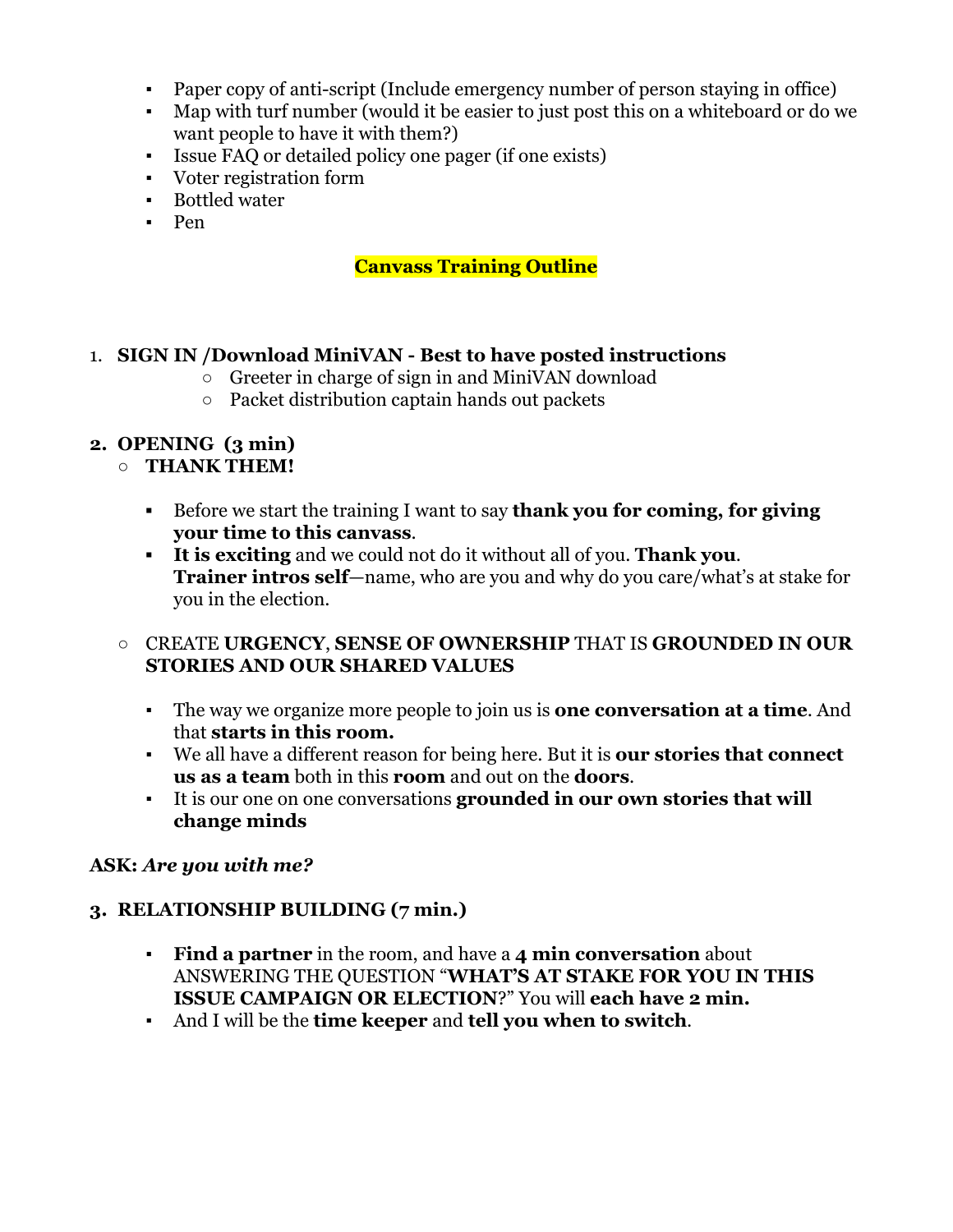- **Give them one minute** to find partner and **assist others in finding partners**.
- Debrief
	- *▪* **ASK:** What did you discuss one to one?
	- *▪* **WRITE UP (**on butcher paper or white board) KEY THEMES, ISSUES (suspensions, immigration, drivers licenses, economy, climate, mass incarceration, corporate control of democracy…)

## **4. Issue briefing (7 min.)**

- *▪* **Connect what's on the butcher paper to today's canvass specifically---- WHY THIS ISSUE?**
- **▪ EXPLAIN THE ISSUE AND IT'S IMPORTANCE**

## **5. STRATEGY, TACTIC, UNIVERSE BRIEFING: (2 min)**

- **○ How does this connect to broader movement politics?**
	- **▪ Overall strategy:**
		- **● Governing power**
		- **● Building a mass movement**
		- **● Shaping the electorate**
- **○ Why this strategy?**
	- **▪ Base building we want to enlist more allies to become a mass movement.**
	- **▪ We want to expand the electorate of voters who share our values and are typically under-represented**
	- **▪ Testing**
		- **● Script**
		- **● How voters are resonating with this issue**
		- **● Overall system for running a staging location**
- **○ What kind of voters are we talking to and why?**
	- **▪ Criteria to discuss: Race, age, income, ideology, voting propensity**

# **6. ANTI-SCRIPT/WHAT'S ON CLIPBOARD (Rebecca) (20 minutes)**

- Walk through each response we're tracking
- Duration of a conversation: could be just a minute if the voter doesn't want to talk, or it can be as long as 8-10 minutes.
- Explain the steps in the Anti-script. Do this on a flip-chart before showing people the script. This way people can focus on getting the big concepts before looking at the details of language.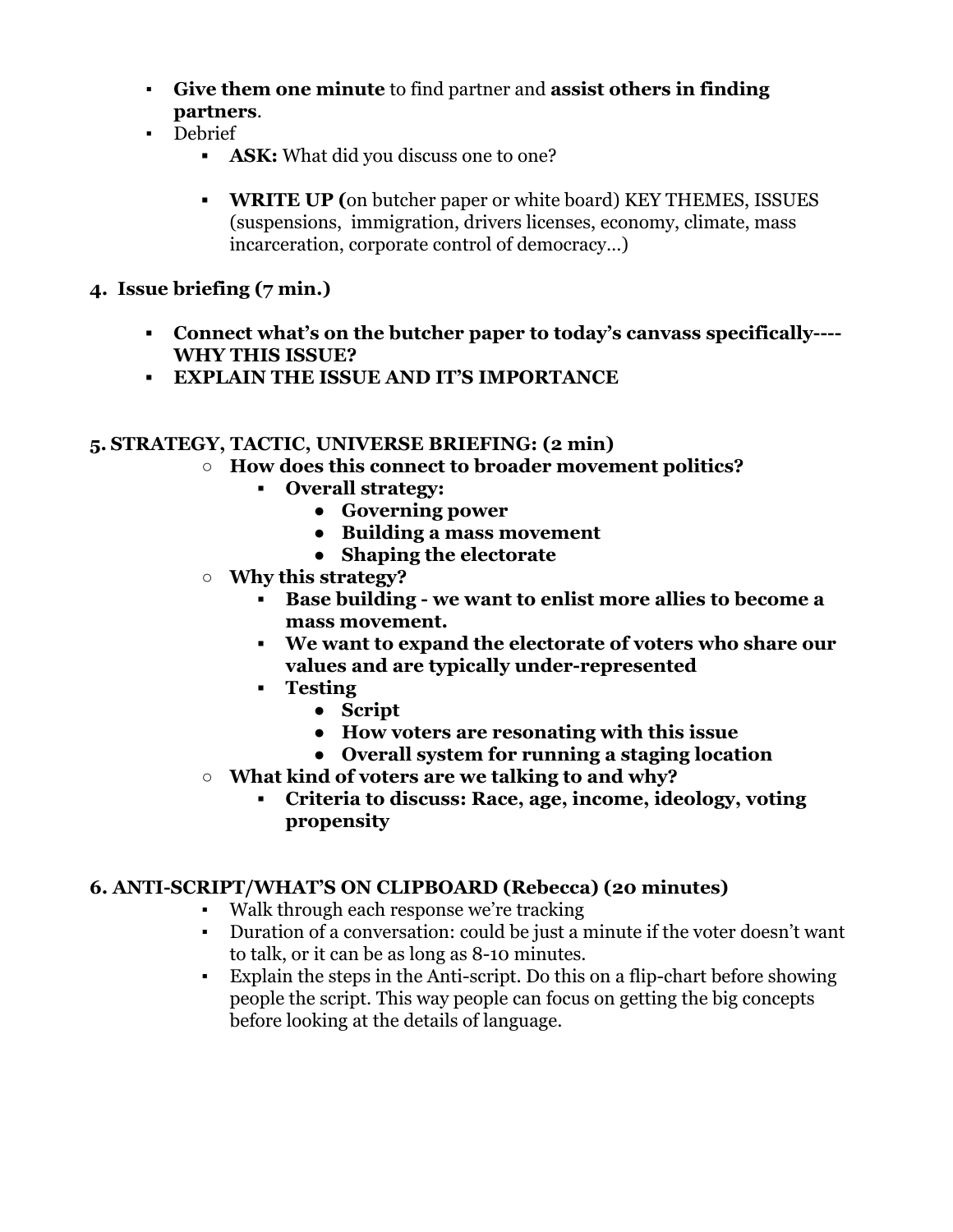- Arrow: Test anti-script/Test response to issues/Practice running a canvass; Build base/Get good at talking to voters and recruiting volunteers/Get good at running canvasses; Shape election issue focus through effective voter contact; WIN on our issues/celebrate with expanded base/poised to support more of our members running for office and to influence more candidates in the next election cycle
- Who we are talking to: New American Majority: PoC, Women, Under 30 Low-medium propensity
- How do we move voters?
- How do we uncover self-interest?
- How do we know someone is listening?
- Digging Deeper: Use segues
- Crafting your story
- FC4A is the default training but people can talk about whichever of our campaigns they feel confident discussing.
	- Hello and intro
	- Step 1- bringing in our issues (unless the voter did this themselves in step 1 in which case we can skip step 2)
	- Step 2- Digging into why this issue/issues moves the voter, what they want politicians to do about it
	- Step 3- Canvasser personal story (OPTIONAL)
	- Step 4- Connect issue to the election
	- Step 5-ACTION ASK
	- E-day commitment and good bye!
- Ask if there are any questions

### **NOTE—collecting data is key to ensuring other volunteers are having a good experience with good list, to record our work so we can prioritize our work moving forward.**

## **On your clipboard,** you'll find:

- Issue FAQ (if we have it)
- Emergency number on the script
- Stack of flyers (either MU one pager or care 1 pager)
- Pen
- Volunteer sign-up form
- Paper copy of anti-script
- Bottled water

## 7.) **ROLE PLAY (25 min.)**

## **Review basic flow of script from front of the room Model a conversation**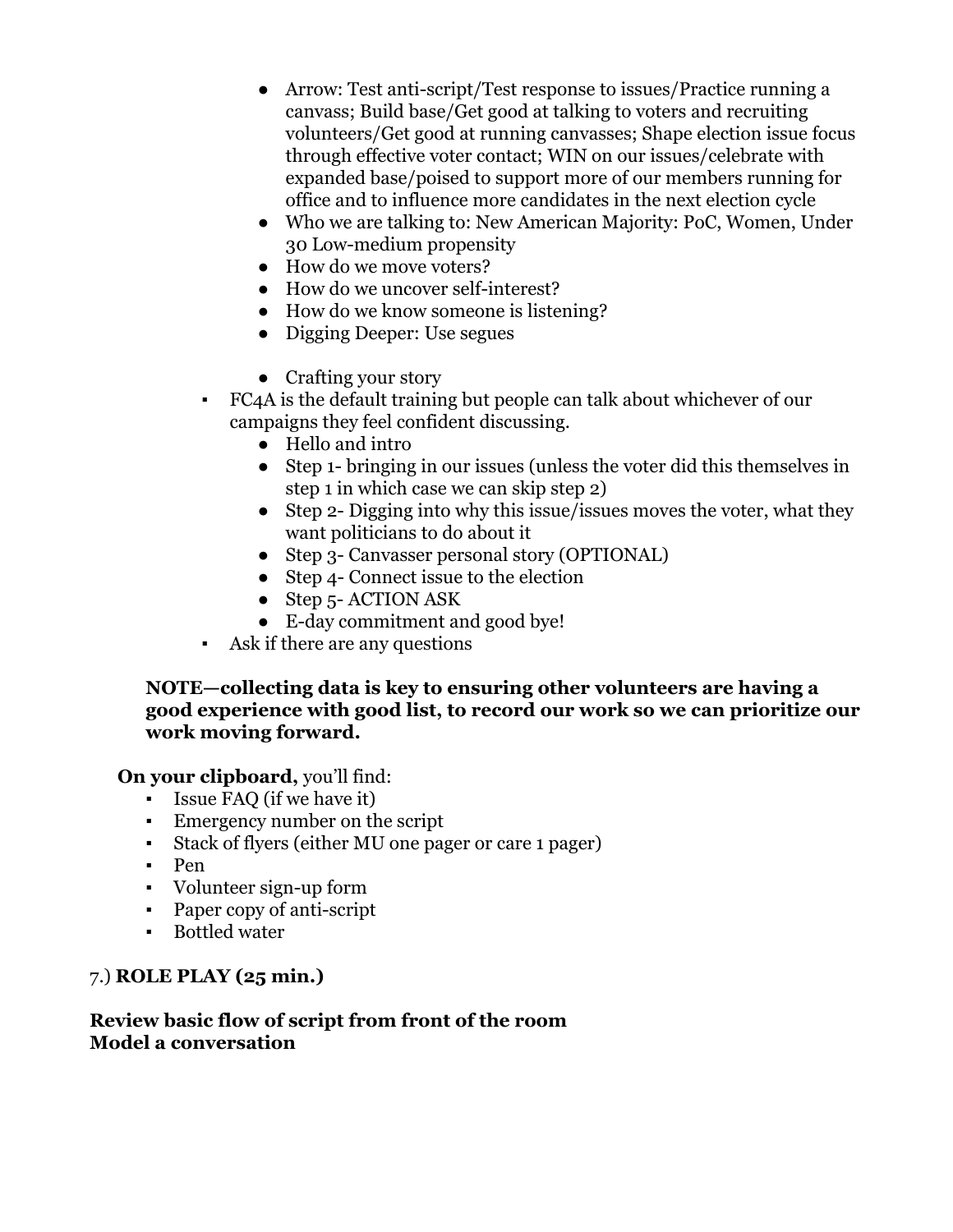**Break folks up into 2 groups: less and more experienced. Pair them up so they completement each other. Paired role-play**

### **8.) BEST PRACTICES (5 minutes)**

- 1. **Smile and say thank you**
- 2. **Don't spread bad information**, there are helpful fliers including a "frequently asked questions" sheet and flyers with information about advance voting.
- **3. Do not to read from the script.**
- 4. **Go deep.** We are having real conversations and building relationships.
- 5. **Don't argue.** If the person disagrees thank them for time and move on.
- **6. Stay within sight of each other.**
- **7. Don't go into people's homes.**
- **8. Beware of dogs.**
- **9. Focus on the doors on your list**
- **10. Say hi to people you encounter on turf!**
- **11. DON'T talk about ANY candidates. This is a non-partisan canvass.**
- **12. EFFECTIVE CANVASSING TIPS:**

**--"Downspeak" (having your voice go down, rather than up, for the ask even though it's a question because it is more persuasive)**

**-- Having canvassers nod their head up and down (for some reason most people subconsciously shake their head "no" even when saying "yes").**

**-- Even when ad libbing, only using strong language (we, win, fight, us, working) and never weak language (trying, really, actually**

**-- Having an assumptive mindset that people are more likely to care about what we care about and want to do something than to be apathetic**

## **9.) MiniVAN (15 minutes)**

#### **13.Have everyone log in and pull up their list**

**14.Review how to code a conversation**

**15.Have everyone try coding one conversation.**

# 2. **Walk through what's on the clipboard:**

**On your phone:** MiniVAN App with a list.

# **8.) ROUSING SEND-OFF!!! (3 mins)**

## **9.) DEBRIEF (30 Min.)**

▪ As folks come in, get them to break down their clipboards and materials, and sync their data.